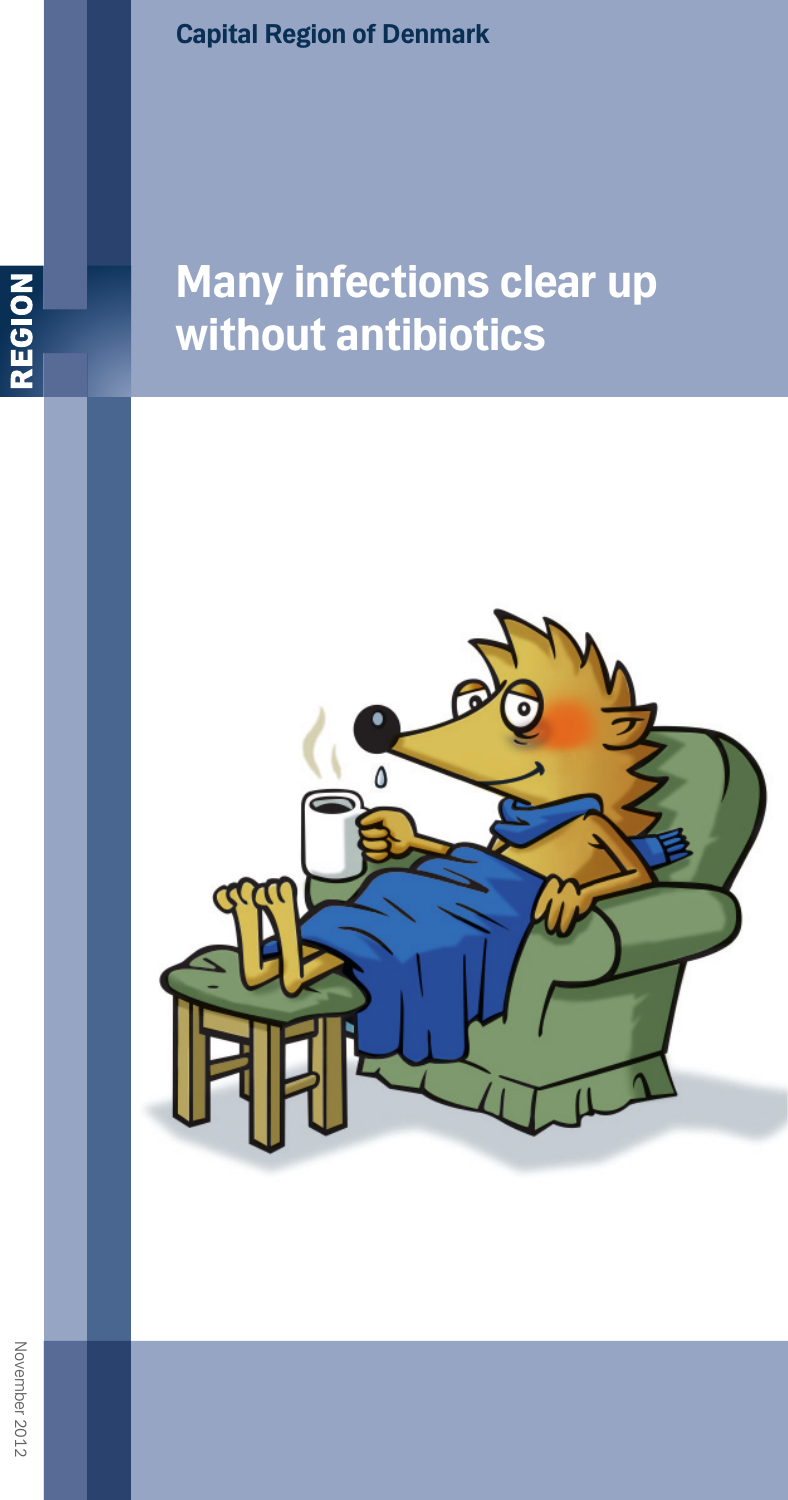# **Your body cures itself of most common infections.**

The body's own immune system is effective against many common infections caused by bacteria or viruses. On the other side of this leaflet, you can find tips on what you can do to alleviate your discomfort.

### Antibiotics are only effective against bacteria – not against viruses

Many common infections are caused by viruses, which give you the same symptoms – and last just as long – as infections caused by bacteria. Colds, influenza, conjunctivitis, cough, sore throat, earache and painful sinuses are often caused by a virus.

Antibiotics is a common name for many different types of medication used to fight infections. The best known is penicillin.

Viral infections clear up without treatment with antibiotics. You will not recover any quicker if you take antibiotics for a viral infection, but risk having side effects such as diarrhoea, stomach pain and a rash. Your body contains beneficial bacteria, which are killed by antibiotics; this can make room for pathogenic bacteria or fungi that can make you ill.

For this reason, it is important that you are not given antibiotics "just to be on the safe side", but only when you really need them.

#### Resistant bacteria – is this a problem in Denmark?

Resistant bacteria are bacteria that are resistant to antibiotics. Resistant bacteria develop because bacteria get used to antibiotics. The more antibiotics are used, the more resistant bacteria develop.

In many parts of the world, bacteria that are resistant to antibiotics are common. You must therefore tell your doctor if you become ill abroad or immediately after you return home.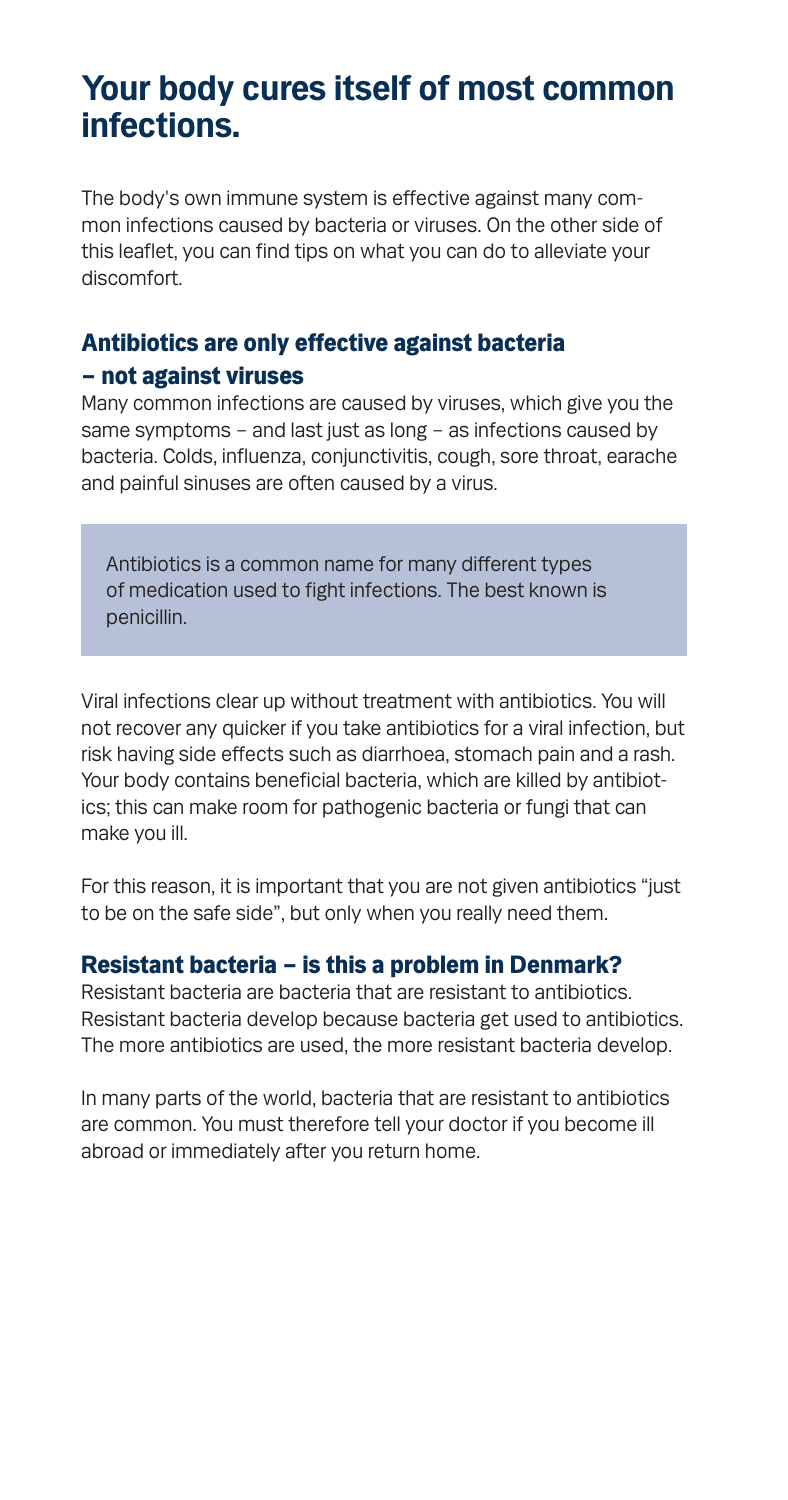Resistant bacteria are increasingly becoming a problem in Denmark. This can mean that common infections which require antibiotics cannot be treated because there are no antibiotics that can kill the resistant bacteria.

#### When you are treated with antibiotics

Different antibiotics work on different bacteria. No antibiotic works on all bacteria. For this reason, only take antibiotics that your doctor has prescribed for you. Your doctor chooses which type of antibiotics to treat you with based on an assessment of the bacteria to be killed, and where the infection is in the body. It may be necessary for your doctor to take a sample to determine if your infection is caused by bacteria and which antibiotics will work.

When you are given antibiotics, it is important that you finish the course. This also applies if you feel better before the course is finished. If there are more tablets in the packet than you should take, return the excess medicine to the pharmacy. Do not take antibiotics you have been given by other people, and do not pass on antibiotics to others.

#### How do you avoid infection?

You can reduce the risk of getting an infection or infecting others by washing your hands frequently and thoroughly with soap or using antibacterial hand wash. Use a clean towel and do not share towels with others when you or they are ill. Sneeze and cough into a disposable handkerchief or, if necessary, your sleeve. If you sneeze into your hands, wash them or clean them with antibacterial hand wash.

#### Would you like to know more?

If you would like to know more about infections and the use of antibiotics, go to patienthaandbogen.dk and antibiotikaellerej.dk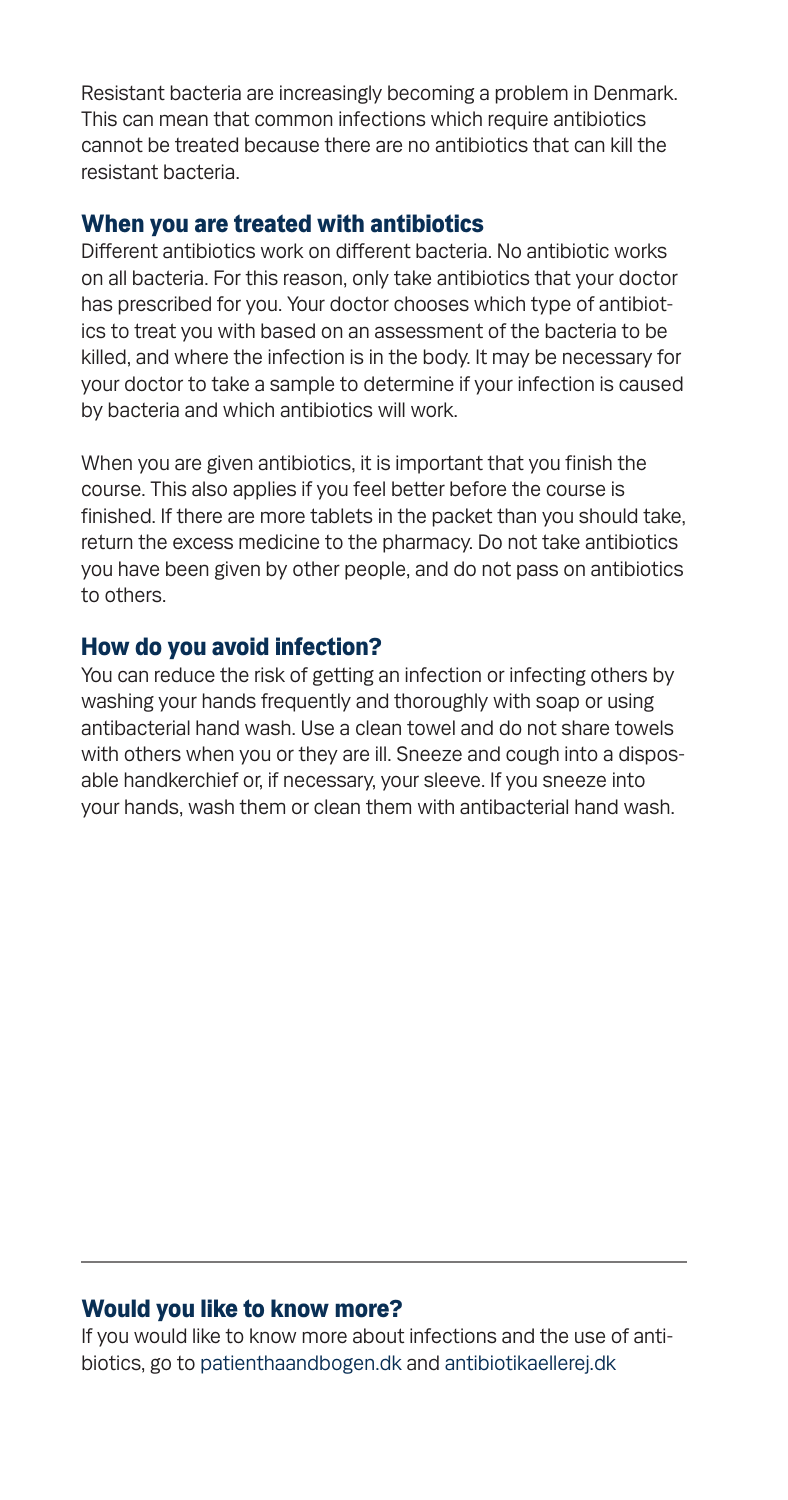# **Advice for common infections for which antibiotics are rarely necessary**

# Colds

#### **Colds are always caused by viruses. They can last up to two weeks.**

- Make sure you drink enough fluids and rest.
- If your nose is blocked, you can try to alleviate discomfort by:
	- Using a saline spray or drops;\*
	- Using over-the-counter nasal spray or drops for nasal congestion (for max. ten days as prolonged/frequent use can exacerbate swelling of the nasal mucous membrane);
	- Raising your headboard when you lie down.\*\*
- You can also find out more under Sore throat and Cough.

# Influenza

#### **Influenza is always caused by a virus. It can last for up to two weeks.**

- Make sure you rest.
- Make sure you drink enough fluids; this is particularly important if you have a high fever.
- Cool down your body if you have fever (for example, wear only a few clothes, sleep under a sheet instead of a quilt, use cool cloths).
- Take over the counter painkillers (for example, paracetamol), if you need pain relief.

# Cough

#### **This is very common with a cold, where the cough can persist for several weeks.**

- • Cough medicine has a limited effect.
- Throat sweets, lozenges etc. and hot drinks can provide relief.
- Make sure you drink enough fluids. This can alleviate dry coughs and make it easier to cough up any mucous.
- Try raising your headboard when you lie down.\*\*

# Pus in eyes/red eyes (conjunctivitis)

#### **Most forms of conjunctivitis are caused by a virus and are mild. They clear up without antibiotics. It is particularly common in children with colds.**

- Clean the eye with cotton wool soaked in lukewarm water (preferably salt water\*) several times a day. Use a new piece of cotton wool for each eye.
- You can also put saline drops in your eye.\*
- Children with mild conjunctivitis are welcome to come to the nursery and day care centre. If the child is clearly sensitive to light, has strong pus discharge or his/her general condition is affected, the child must be treated with eye drops for at least two days and the symptoms must disappear before the child can come to the nursery and day care centre.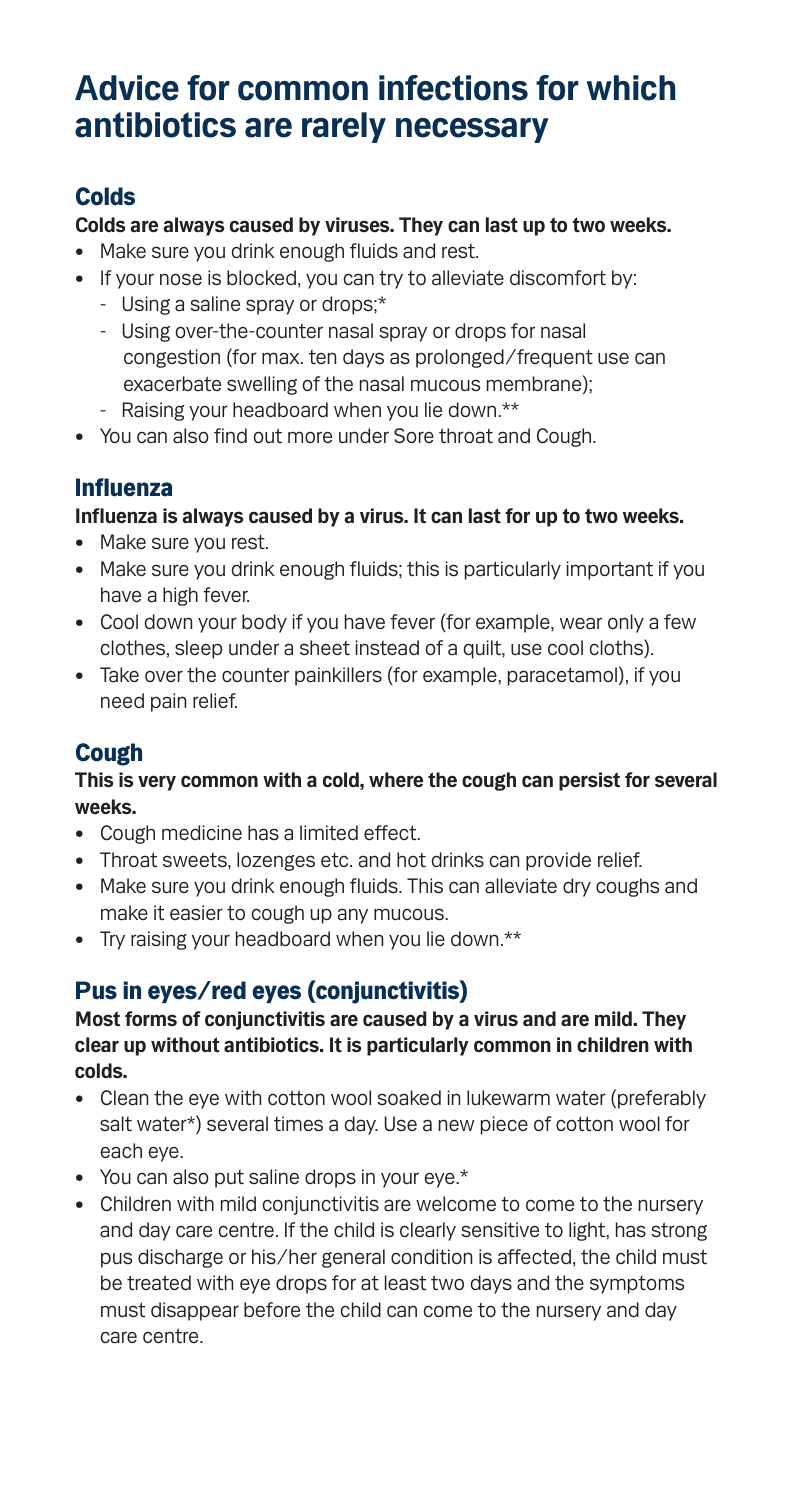### Sore throat (throat infection)

- **Sore throats are caused by viruses in two out of three cases.**
- Make sure you drink enough fluids and rest.
- Throat sweets, lozenges etc. and hot drinks can provide relief.
- Take over-the-counter painkillers (for example, paracetamol), if you need pain relief.

# Earache (middle ear infection)

#### **Earache is most often caused by a virus, but it can also be caused by bacteria.**

#### **It is very common in children, for example in connection with a cold.**

- Try to alleviate earache by raising the headboard.\*\*
- Take over the counter painkillers (for example, paracetamol), if you need pain relief.
- A less congested nose can alleviated earache. See also Colds.
- Make sure you drink enough fluids and rest.

### Painful sinuses (sinusitis)

#### **Sinusitis is often caused by a virus. It can persist for several weeks.**

- It may help to rinse your nose with salt water\* a few times a day. Use a nasal rinse/nasal shower. This can help to reduce swelling in the nasal mucous membrane so that there is better drainage from the sinuses to the nose. You can also use over-the-counter nasal spray or drops for nasal congestion (for max. ten days as prolonged/frequent use can exacerbate swelling of the nasal mucous membrane).
- Try raising your headboard when you lie down.\*\*
- Make sure you drink enough fluids and rest.
- Take over-the-counter painkillers (for example, paracetamol), if you need pain relief.

**Contact your doctor** – if you do not feel better or your condition becomes worse. Pay special attention to symptoms in infants and very young children and contact your doctor if necessary.

#### **When using over the counter medicine:**

Always follow the instructions on the packet or your doctor's advice. Medicine should not be given to children under 2 years without consulting a doctor.

**<sup>\*</sup> You can buy sterile saline solution. You can also make salt water yourself by putting one level teaspoon of salt in ½ litre of boiling water. Let the water cool before use.**

**<sup>\*\*</sup> The headboard of the bed can be raised, for example, by placing blocks or books under the legs at the head of the bed or putting folded towels or cushions under the head end of the mattress or pillow.**